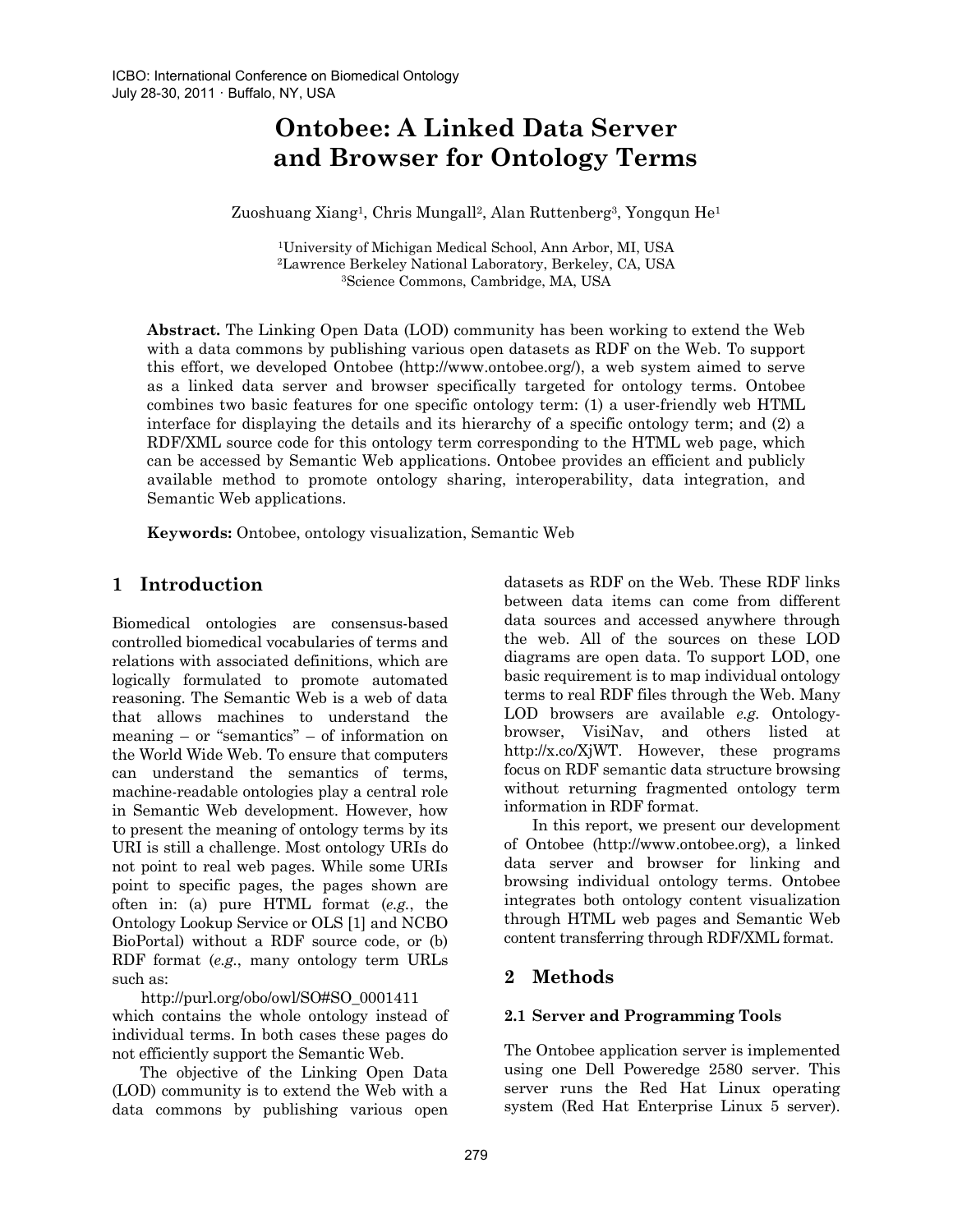The open source software program, Apache HTTP Server, is installed as the HTTP application server. PHP is used as programming languages in the web application server.

### **2.2 Ontology Source Used in Ontobee**

The primary ontology source comes from Neurocommons (http://neurocommons.org), a knowledge base containing all the ontologies in OBO foundry [\[2\]](#page-2-1). Ontobee also supports ontologies from other data sources. For example, Ontobee also maintains a Virtuoso RDF store that contains several ontologies such as the Vaccine Ontology (VO) and the Adverse Event Ontology (AEO).

### **2.3 Visualization of Ontology Hierarchies and Individual Terms**

A software program based on PHP and SPARQL was developed to visualize the hierarchical tree and individual terms from a specific ontology. The ontology tree is assembled from the results of a set of SPARQL queries against the RDF stores. The "transitive" option in the Virtuoso SPARQL engine was used to minimize the number of SPARQL queries. For individual terms, a HTML page is assembled from the results of another set of SPARQL queries against the RDF stores. The "transitive" and the "CBD" (*i.e.*, Concise Bounded Description) options in the Virtuoso SPARQL engine were used to minimize the number of SPARQL queries. In both cases, PHP interacts with the RDF stores by sending SPARQL queries to the stores. The stores then return the results back to PHP scripts in JSON (JavaScript Object Notation) format. The PHP scripts decode information from the JSON formatted results and format it into a userfriendly HTML page.

### **2.4 RDF Output of Ontology Term Information**

In addition to a HTML file, another file is generated to output the ontology term content in OWL (RDF/XML) format. This OWL format is the default page format for the term URI. A link to the HTML file is provided in the OWL format through XSLT (Extensible Stylesheet Language Transformations; http://www.w3. org/TR/xslt). When the term URI was visited by

using a web browser, both the OWL file and the HTML content will be retrieved but only the HTML content will be shown in the browser for easy reading. A user can easily access the OWL content by checking the source code of the HTML page. Alternatively, without a human visit to the HTML page, the OWL file can be retrieved by a web application or a Semantic Web system.

# **3 Results**

### **3.1 Software Design and Statistics**

The Ontobee software integrates two basic features: ontology content visualization, and RDF content sharing (Fig. 1). Basically, a user can use a web browser to query Ontobee web page. Ontobee will then issue SPARQL queries to a RDF triple story. The results of the SPARQL queries are returned in JSON format and processed by Ontobee PHP scripts to form a user-friendly HTML page. Simultaneously, RAW OWL output was also returned and used to generate machine-readable RDF output file. A web application can be developed to access the RDF output file directly without access using a web browser.

Currently Ontobee provides access to 88 ontologies, the majority of which come from the OBO Library. These ontologies cover different domains, such as anatomy, health, and experiments. In total, 759,003 ontology terms from 88 ontologies are currently covered.

### **3.2 Ontobee Features**

Fig. 2 is an example of using Ontobee for the term "vaccine" (VO\_0000001) in the Vaccine Ontology (VO). The HTML web page displays the term information (*e.g.*, term equivalents and class hierarchy). Once an ontology term is clicked, the detailed information about the ontology term will be displayed in another web page. The source page is generated using RDF/XML format (Fig. 2B). The second line of the RDF/XML file specifies an XLST stylesheet in which the HTML code is embedded. The URL of the stylesheet specifies the label abbreviation of a particular ontology (*e.g.*, VO) and an IRI of a specific term (*e.g.*, 'vaccine') in this ontology. Some raw output from SPARQL queries was reformatted by Ontobee to minimize the file size.